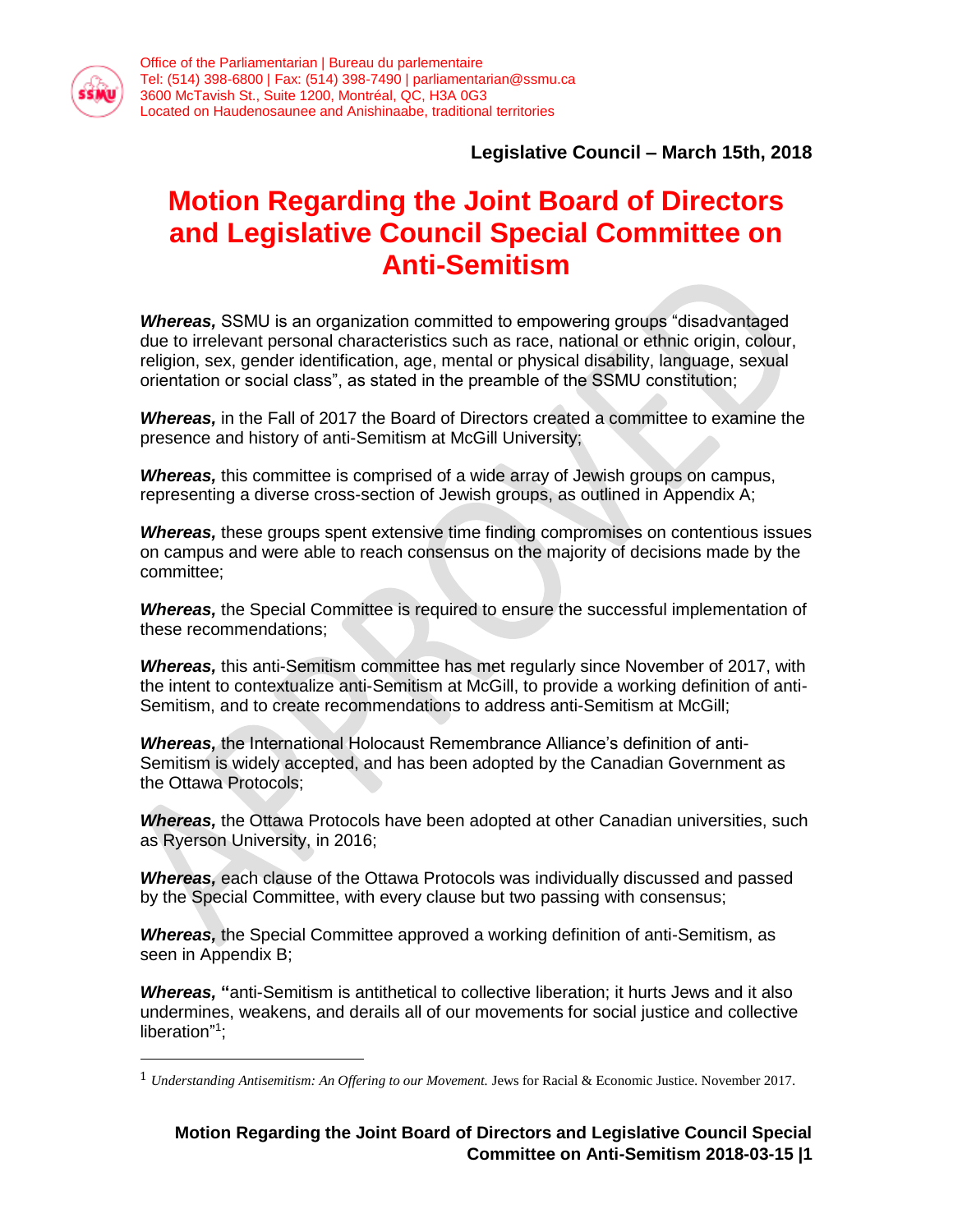

Office of the Parliamentarian | Bureau du parlementaire Tel: (514) 398-6800 | Fax: (514) 398-7490 | parliamentarian@ssmu.ca 3600 McTavish St., Suite 1200, Montréal, QC, H3A 0G3 Located on Haudenosaunee and Anishinaabe, traditional territories

*Whereas,* addressing anti-Semitism is a vital component of the fight against all forms of oppression and discrimination and should not be neglected by broader social justice movements;

*Whereas,* the VP University Affairs is mandated under their portfolio to "oversee the society's research endeavors; to operationalize the society's commitment to equity through Policy, programming and services."

**Be it Resolved, that** the Special Committee be renewed for the academic year of 2018- 2019.

**Be it further Resolved, that** the mandate of the Special Committee is to serve as a reference to SSMU, the Board of Directors, and Legislative Council in the implementation of these recommendations, or in the case of allegations of anti-Semitism.

**Be it further Resolved, that** this Special Committee be comprised of the same club membership as the original mandate, as outlined in Appendix A.

**Be it further Resolved, that** this Special Committee meet a minimum of twice per semester, but may meet more often if necessary.

**Be it further Resolved, that** this Special Committee be mandated to present to the Board of Directors and Legislative Council once per semester to update on the progress of implementation.

**Be it further Resolved that** SSMU adopt the working definition outlined by the Special Committee, as outlined in Appendix B.

**Be it further Resolved, that** the VP University Affairs be mandated under their portfolio to implement the recommendations of the Special Committee on anti-Semitism, which are as follows:

- Hire a special researcher to research campus anti-Semitism, who;
	- must have relevant experience and expertise,
	- will look at anti-Semitism both at McGill and other public universities,
	- will be used as a reference for allegations of anti-Semitism on campus in conjunction with the committee,
	- must be approved by the Special committee with a majority vote,
- Organize open workshops through SSMU to educate McGill students on issues relevant to anti-Semitism such as:
	- Sephardic, Mizrahi and Ethiopian Jewry,
	- Modern-day Holocaust denial.

 $\overline{\phantom{a}}$ 

• These workshops and their leaders must be approved by a simple majority of the Special Committee and by the hired researcher.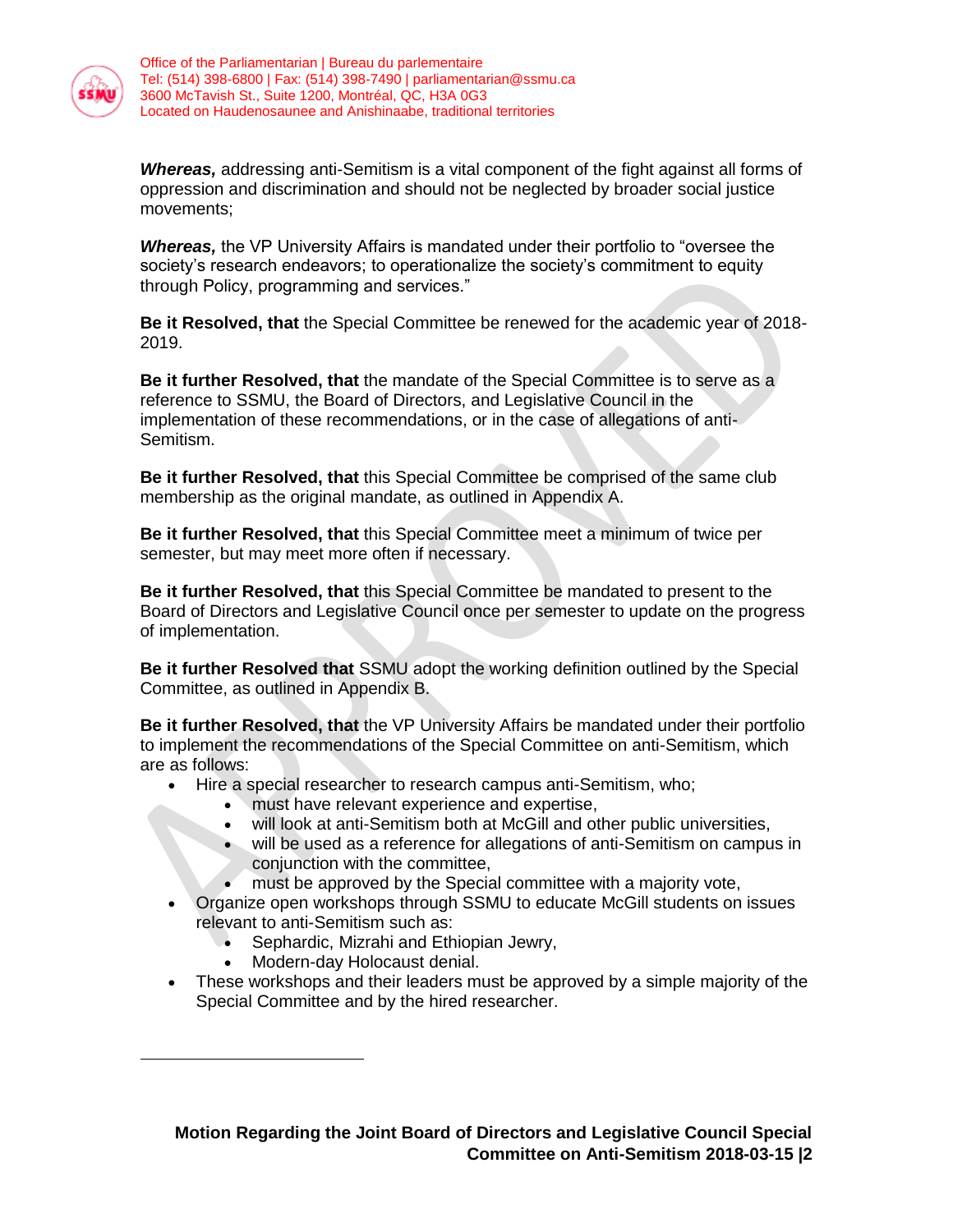

Office of the Parliamentarian | Bureau du parlementaire Tel: (514) 398-6800 | Fax: (514) 398-7490 | parliamentarian@ssmu.ca 3600 McTavish St., Suite 1200, Montréal, QC, H3A 0G3 Located on Haudenosaunee and Anishinaabe, traditional territories

- Special committee and hired researcher should be used as references in the structure of these open workshops.
- Make SSMU executive committee and affiliated student groups aware of all major religious holidays of all religious denominations:
	- The McGill administration provides professors with a list of major holidays; this can be used and distributed to SSMU executives and affiliated clubs,
	- This will decrease religious barriers to student participation.

**Be it further Resolved, that** the VP University Affairs be mandated to advocate to the administration for the implementation of the following recommendations:

- Adopt the working definition of anti-Semitism as outlined by the Special Committee.
- Proactively consult all Jewish groups at McGill University in the event of an anti-Semitic incident or allegations of anti-Semitism.
- Include anti-Semitism in Race Project workshops, using the working definition of anti-Semitism as outlined by the Special Committee and in consultation with the Committee.

**Be it further Resolved, that** the May training for new SSMU Executives include a mandatory session on anti-Semitism, provided by a source approved by a simple majority of the Special Committee, and using the working definition as outlined by the Special Committee.

**Be it further Resolved, that** the special committee revisit its terms of reference regarding its composition and report to council and board by the end of the fall 2018 semester with recommendations.

#### **Moved by:**

Muna Tojiboeva, SSMU President Esteban Herpin, SSMU VP Finance Jennifer Chan, Arts Representative Kevin Zhou, Arts Representative Corinne Bulger, Arts Representative Tre Mansdoerfer, Senate Caucus representative Anthony Koch, First Year Council representative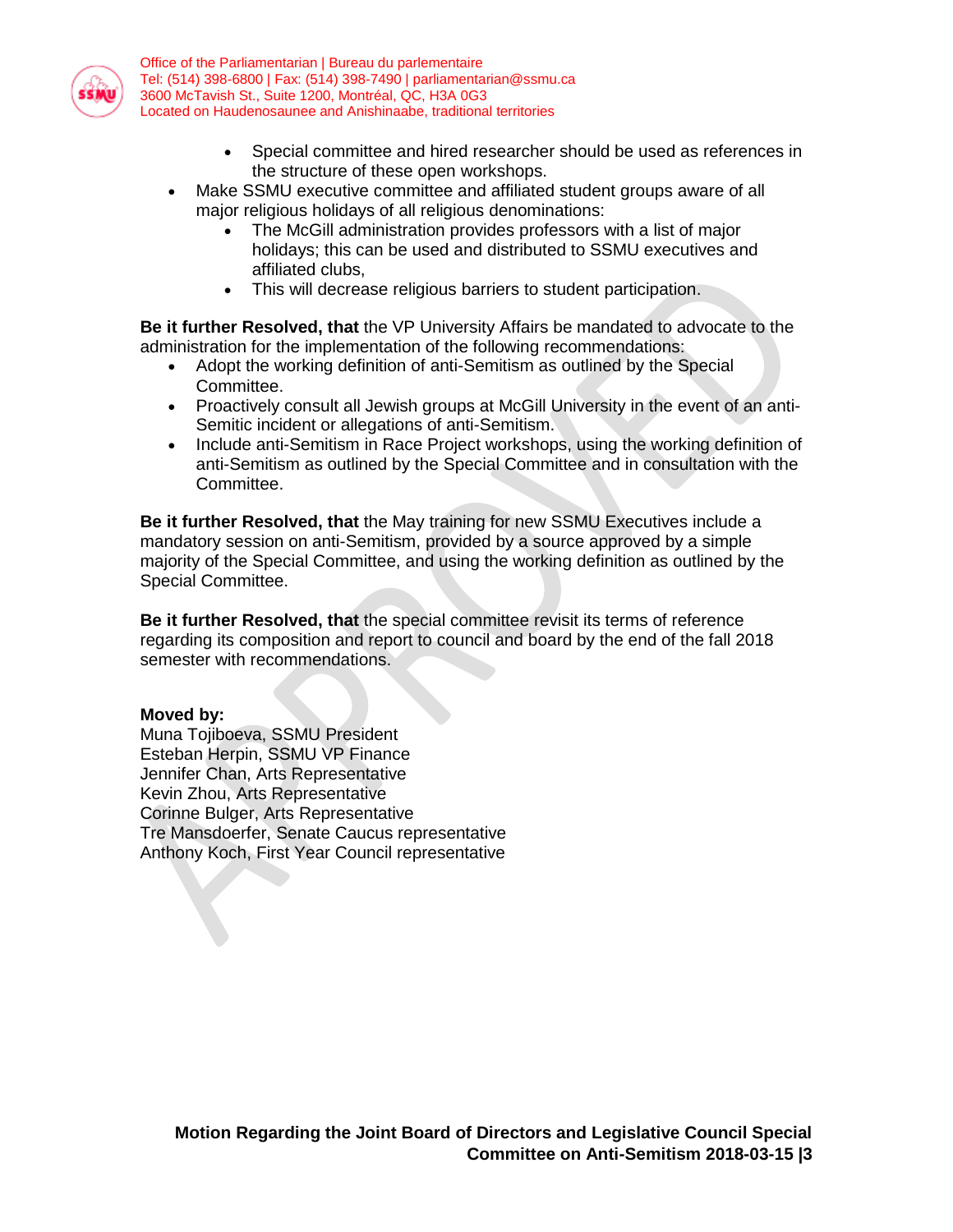

Office of the Parliamentarian | Bureau du parlementaire Tel: (514) 398-6800 | Fax: (514) 398-7490 | parliamentarian@ssmu.ca 3600 McTavish St., Suite 1200, Montréal, QC, H3A 0G3 Located on Haudenosaunee and Anishinaabe, traditional territories

### Appendix A:

Special Committee composition:

- 1. Jewish Studies Students' Association
- 2. Hillel McGill
- 3. Israel on Campus
- 4. Chabad at McGill
- 5. Am McGill
- 6. Independent Jewish Voices
- 7. Representative from the Board of Directors
- 8. Representative from Legislative Council
- 9. A non-voting neutral external chair as decided upon by the Special Committee by majority vote

#### Appendix B:

 $\overline{\phantom{a}}$ 

Definition of Anti-Semitism:

We reaffirm the EUMC – now Fundamental Rights Agency (FRA) – working definition of antisemitism, which sets forth that:

"Contemporary examples of antisemitism in public life, the media, schools, the workplace, and in the religious sphere could, taking into account the overall context, include, but are not limited to:

• Calling for, aiding, or justifying the killing or harming of Jews in the name of radical ideology or an extremist view of religion.

- Making mendacious, dehumanizing, demonizing, or stereotypical allegations about Jews as such or the power of Jews as collective - such as, especially but not exclusively - the myth about a world Jewish conspiracy, or of Jews controlling the media, economy, government or other societal institutions.
- Accusing Jews as a people of being responsible for real or imagined wrongdoing committed by a single Jewish person or group, or even for acts committed by non-Jews.
- Denying the fact, scope, mechanisms (e.g. gas chambers) or intentionality of the genocide of the Jewish people at the hands of National Socialist Germany and its supporters and accomplices during World War II (the Holocaust).
- Accusing the Jews as a people, or Israel as a state, of inventing or exaggerating the Holocaust.
- Accusing Jewish citizens of being more loyal to Israel, or to the alleged priorities of Jews worldwide, than to the interests of their own nations.
- Claiming that the Jewish People have no connection to the Land of Israel.<sup>2</sup>

<sup>2</sup> "Yet, noting this connection should not undermine nor overlook the rights to land ownership of the indigenous Palestinian population (including Palestinian Muslims, Christians, and Jews alike), who continue to be denied of these rights today."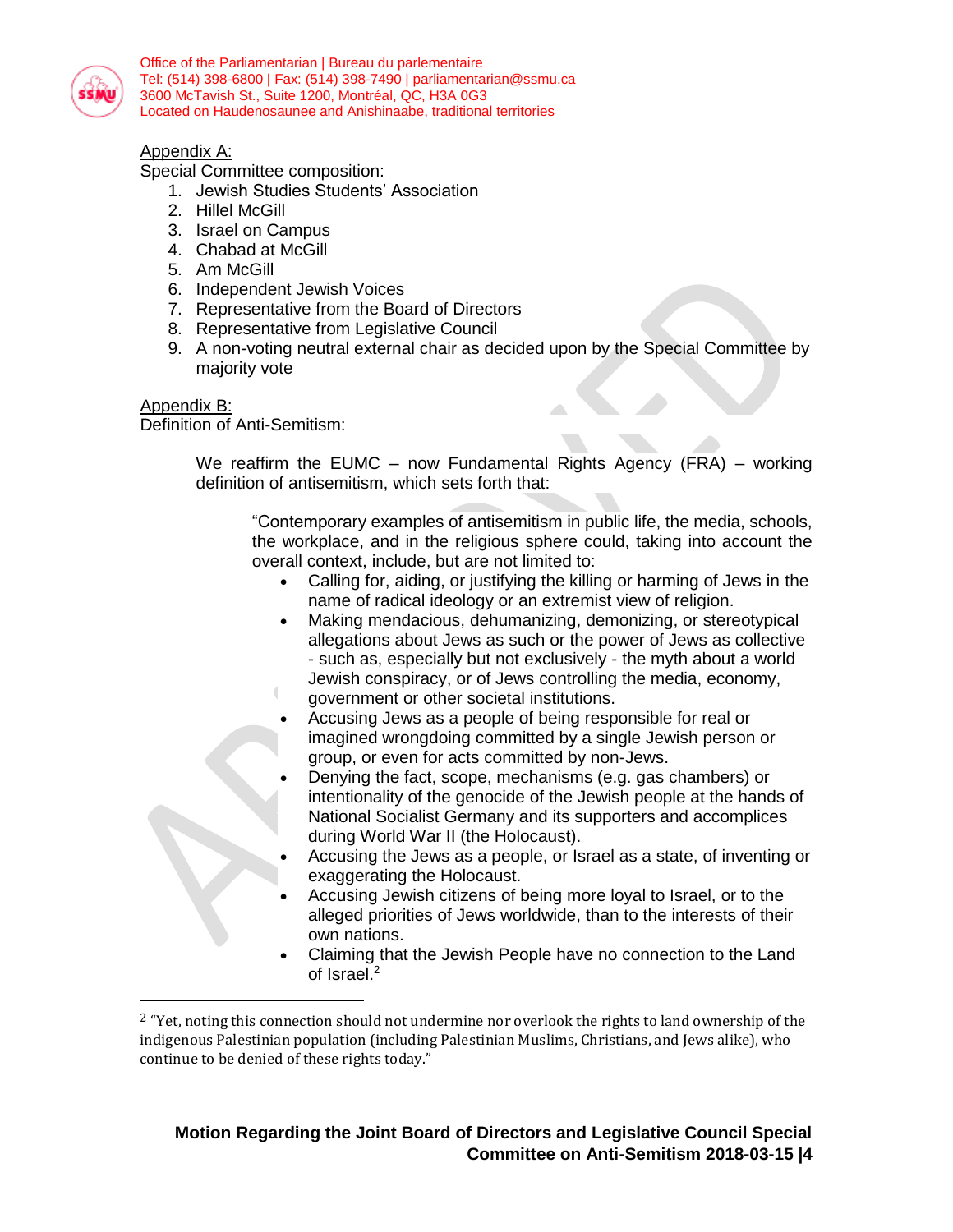

 $\overline{\phantom{a}}$ 

Office of the Parliamentarian | Bureau du parlementaire Tel: (514) 398-6800 | Fax: (514) 398-7490 | parliamentarian@ssmu.ca 3600 McTavish St., Suite 1200, Montréal, QC, H3A 0G3 Located on Haudenosaunee and Anishinaabe, traditional territories

> Examples of the ways in which antisemitism manifests itself with regard to the State of Israel taking into account the overall context could include:

- Applying double standards by requiring of it behaviour not expected or demanded of any other nation.
- Using the symbols and images associated with classic antisemitism (e.g. claims of Jews killing Jesus or blood libel) to characterize Israel or Israelis.
- Drawing comparisons of contemporary Israeli policy to that of the Nazis.
- Holding Jews collectively responsible for actions of the State of Israel.
- Denying Jewish people their right to self determination, defined by the UN Charter as: "the right to freely determine their political status and freely pursue their economic, social and cultural development.<sup>3</sup>

Let it be clear: Criticism of Israel is not anti-Semitic, and saying so is wrong. But singling Israel out for selective condemnation and opprobrium – let alone denying its right to exist or seeking its destruction – is discriminatory and hateful, and not saying so is dishonest.<sup>4</sup>

Demographic Characteristics of Jewish People:

The Special Committee would like to directly acknowledge the general failure of mainstream dialogue within and beyond the Jewish community to engage with non-Ashkenazi identities and histories. Jews are a racially and ethnically diverse community. Some Jewish ethnic groups include Eastern and Western European and Russian (Ashkenazi); Middle Eastern, North African, Central Asian, and Balkan (Mizrahi); Ethiopian and Ugandan (African); and Spanish and Portuguese (Sephardi). There are mixed-race Jews whose ancestors include many kinds of non-European peoples, and both white people and People of Color who have chosen (or whose parents, grandparents or ancestors have chosen) to become Jews through conversion. There are also significant, ethnically diverse Jewish communities all over the world. Jews live in 70% of the world's nations. From the ancient community of Chinese Jews in Kaifeng to the B'nai, Cochini and Baghdadi Jews of India and the many Jewish enclaves of Latin America, Jews come from every part of the world, and look every kind of way.<sup>5</sup>

## **Motion Regarding the Joint Board of Directors and Legislative Council Special Committee on Anti-Semitism 2018-03-15 |5**

<sup>3</sup> "The UN Charter equally entails recognition of the Palestinian right to self determination. Failing to recognize both is unjust, and undermines our "fight against all forms of oppression" (see Whereas Clause above). Recognizing the rights of all aligns with the struggle for collective liberation or finding a just, durable solution in Israel/Palestine."

<sup>4</sup> IJV McGill adds: "As a collective of non and anti-Zionist Jewish people, IJV does not believe that seeking justice in Palestine is hateful or discriminatory. As Jews, we fight for a society in which all can exist in equality and equity, and condemn a state that privileges a Ashkenazi Jews over Mizrahi and Black Jews, as well as Palestinian Muslims and Christians."

<sup>5</sup> *Understanding Antisemitism: An Offering to our Movement.* Jews for Racial & Economic Justice. November 2017.